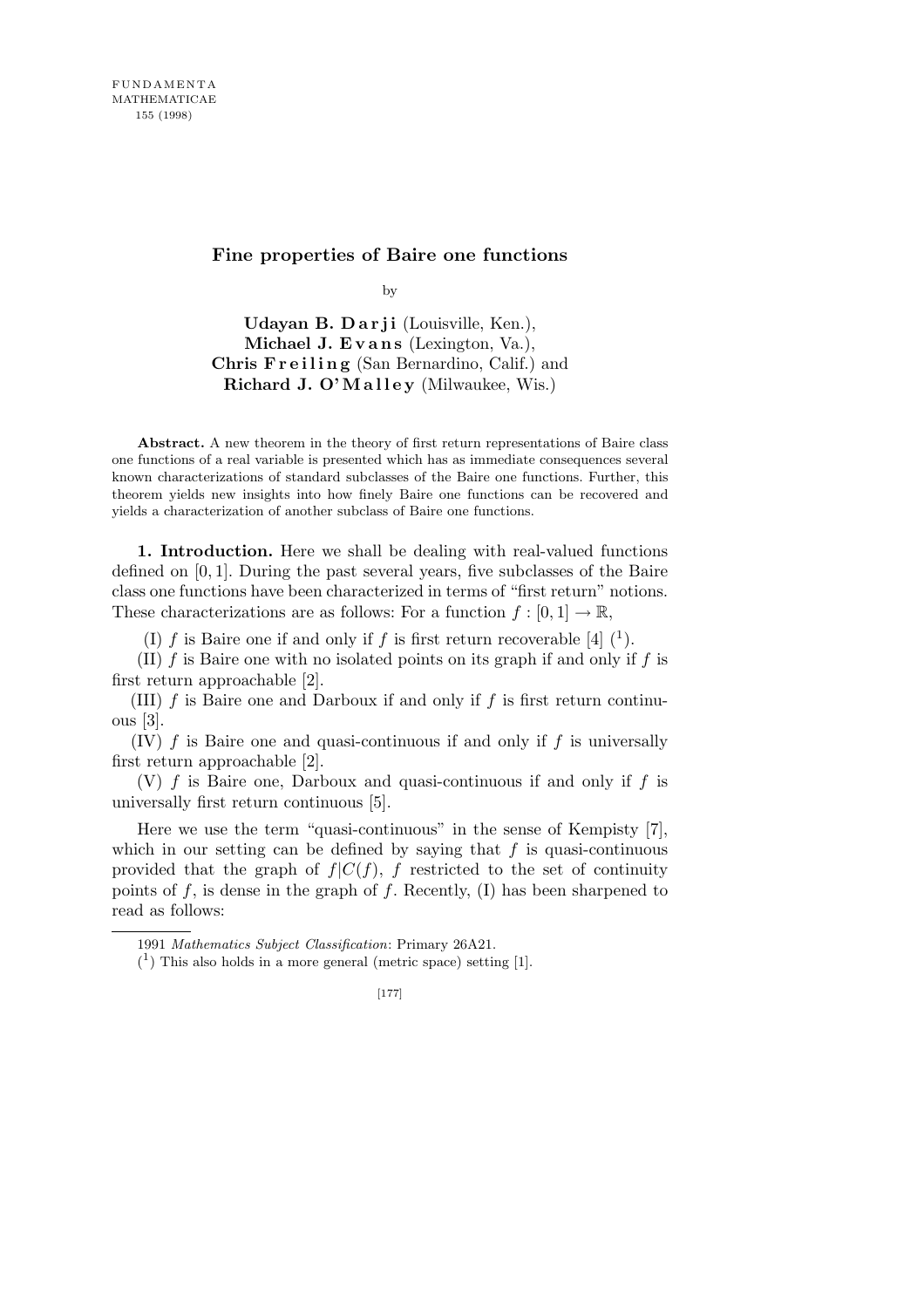$(I^*)$  *f* is Baire one if and only if *f* is finely recoverable [6].

Proofs for these results have been rather involved and quite different from one another. For example, (III) entailed the use of the powerful Maximoff– Preiss Theorem  $([9], [10])$ , while  $(I), (I^*)$  and  $(II)$  utilized intricate decomposition arguments, each somewhat different from the others. We have felt that it ought to be possible to formulate and prove one central result which would have all of these results as immediate consequences. Our goal for the present work is to present such a result (Theorem 1) and to use it to obtain new insights into how "finely" Baire one functions can be recovered. Actually, we shall concentrate solely on obtaining the "only if" direction of each of the above statements since the "if" direction is straightforward in each case. Before becoming more precise, we must first review some terminology from the references and define certain "fine" concepts.

**2. Terminology.** A *trajectory* is any sequence  $\{x_n\}_{n=0}^{\infty}$  of distinct points in  $[0,1]$ , which is dense in  $[0,1]$ . Any countable dense subset *D* of  $[0,1]$  is called a *support set*. Let  $\{x_n\}$  be a fixed trajectory. For a given interval, or finite union of intervals,  $H \subseteq [0,1]$ ,  $r(H)$  will be the first element of the trajectory  $\{x_n\}$  in *H*. For  $x \in [0,1]$  and  $\rho > 0$ ,

$$
B_{\varrho}(x) \equiv \{ y \in [0, 1] : |x - y| < \varrho \}.
$$

*First return recoverability.* Let  $x \in [0,1]$  and let  $\{x_n\}$  be a fixed trajectory. The *first return route to x*,  $\mathcal{R}_x = \{y_k\}_{k=1}^\infty$ , is defined recursively via  $\overline{\phantom{a}}$ 

$$
y_1 = x_0
$$
,  $y_{k+1} = \begin{cases} r(B_{|x-y_k|}(x)) & \text{if } x \neq y_k, \\ y_k & \text{if } x = y_k. \end{cases}$ 

We say that *f* is *first return recoverable with respect to*  $\{x_n\}$  at *x* provided that

$$
\lim_{k \to \infty} f(y_k) = f(x),
$$

and if this happens for each  $x \in [0, 1]$ , we say that f is first return recoverable *with respect to*  $\{x_n\}$ . Further, we say that f is first return recoverable if there exists a trajectory  $\{x_n\}$  such that f is first return recoverable with respect to  $\{x_n\}$ .

*First return approachability.* For each  $x \in [0, 1]$  the *first return approach to x based on*  $\{x_n\}$ ,  $A_x = \{u_k\}$ , is defined recursively via

$$
u_1 = r((0,1) \setminus \{x\}), \quad u_{k+1} = r(B_{|x-u_k|}(x) \setminus \{x\}).
$$

We say that *f* is *first return approachable at x with respect to the trajectory {xn}* provided

$$
\lim_{\substack{u \to x \\ u \in \mathcal{A}_x}} f(u) = f(x).
$$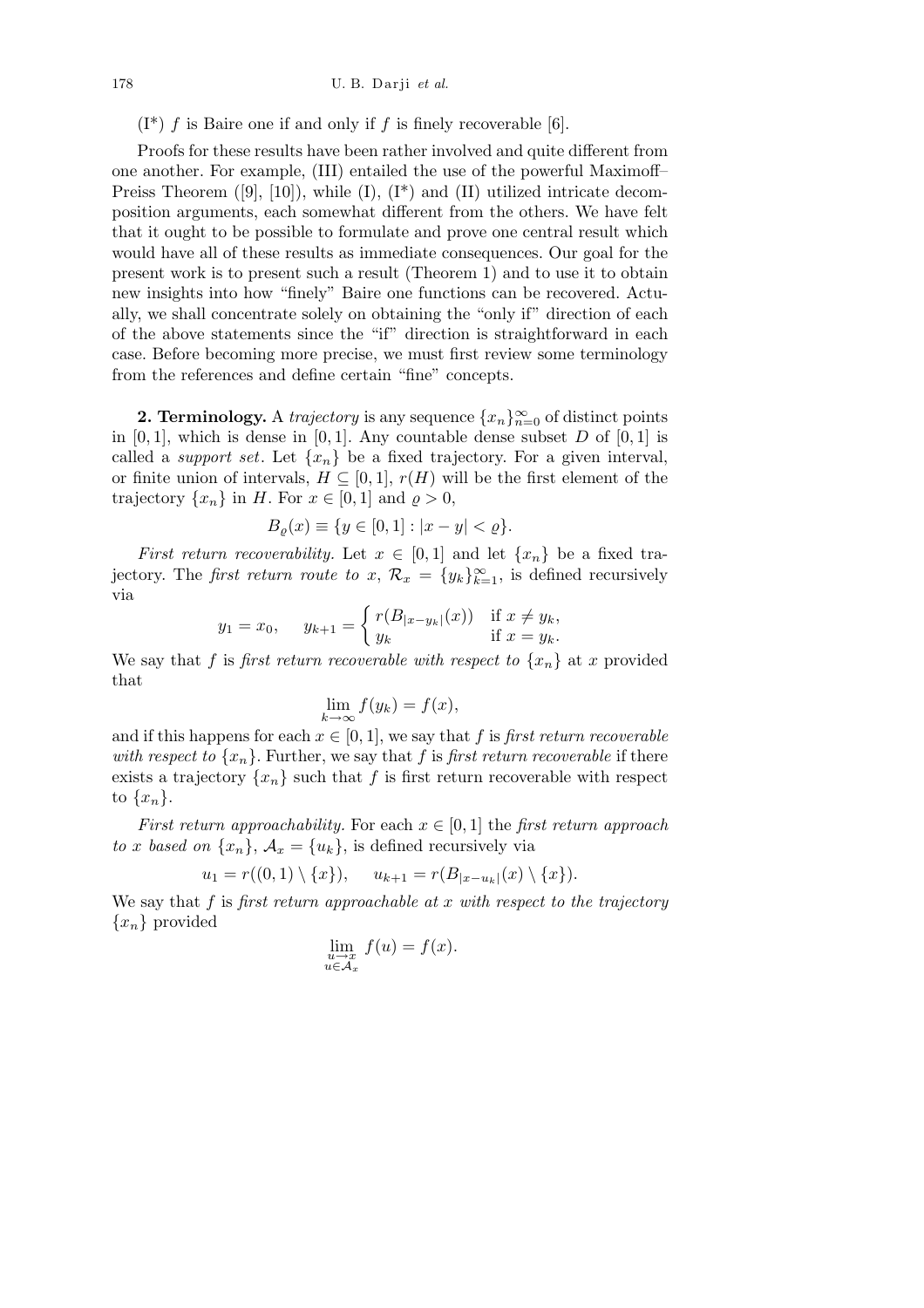We say that *f* is *first return approachable with respect to*  $\{x_n\}$  provided it is first return approachable with respect to  $\{x_n\}$  at each  $x \in [0, 1]$ . Likewise, *f* is said to be *first return approachable* provided there exists a trajectory with respect to which *f* is first return approachable.

*First return continuity.* For  $0 < x \leq 1$ , the *left first return path to x based on*  $\{x_n\}$ ,  $\mathcal{P}_x^l = \{t_k\}$ , is defined recursively via

$$
t_1 = r(0, x), \quad t_{k+1} = r(t_k, x).
$$

For  $0 \leq x < 1$ , the *right first return path to x based on*  $\{x_n\}$ ,  $\mathcal{P}_x^r = \{s_k\}$ , is defined analogously. We say that *f* is *first return continuous from the left* [*right*] *at x with respect to the trajectory*  $\{x_n\}$  provided

$$
\lim_{\substack{t \to x \\ t \in \mathcal{P}_x^l}} f(t) = f(x) \quad [\lim_{\substack{s \to x \\ s \in \mathcal{P}_x^r}} f(s) = f(x)].
$$

We say that for any  $x \in (0,1)$ ,  $f$  is *first return continuous at x with respect to the trajectory*  $\{x_n\}$  provided it is both left and right first return continuous at *x* with respect to the trajectory  ${x_n}$ . We further adopt the convention of saying that *f* is first return continuous at zero [one] if it is first return continuous from the right [left] at zero [one].

We say that f is first return continuous with respect to  $\{x_n\}$  provided it is first return continuous with respect to  $\{x_n\}$  at each  $x \in [0,1]$ . Likewise, *f* is said to be *first return continuous* provided there exists a trajectory with respect to which *f* is first return continuous.

*Universal notions.* If *every* support set *D* has an ordering with respect to which *f* is first return continuous [approachable], then *f* will be called *universally first return continuous* [*approachable*].

With the above notation in place, all of the statements  $(I)$ – $(V)$  should make sense, and again, our goal entails finding one result which will yield the "only if" parts of all of these. A first approximation to such a result was obtained in  $[2]$ , in that it readily yields  $(I)$ ,  $(II)$ , and  $(IV)$ . That theorem reads as follows:

(VI) If *D* is a support set with the property that the graph of *f|D* is dense in the graph of f, then there is an ordering  $\{x_n\}$  of D such that f is first return recoverable with respect to  $\{x_n\}$  and if  $(x, f(x))$  is not isolated on the graph of *f*, then *f* is first return approachable at *x* with respect to *{xn}*.

Hence, we would like the result we are after to yield (VI) as well. However, we shall seek even more, based on the following concepts.

*Fine notions.* Type 1 points are those  $x \in (0,1)$  for which  $(x, f(x))$  is isolated on neither the left nor the right. (The point  $x = 0$  [ $x = 1$ ] will be a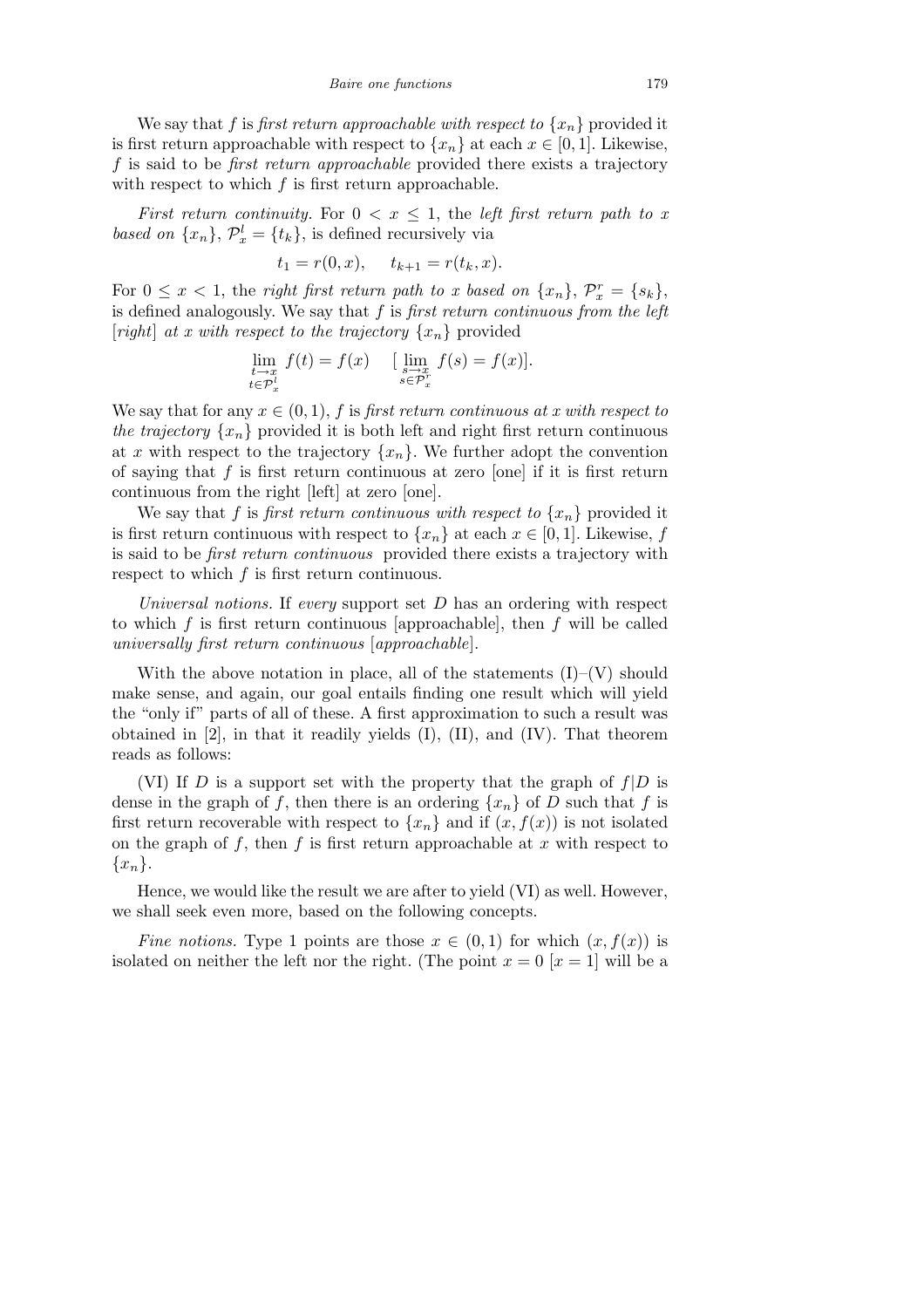type 1 point if  $(0, f(0))$   $[(1, f(1))]$  is not isolated on the right [left].) Type 2 points are those  $x \in (0,1)$  for which  $(x, f(x))$  is isolated on exactly one side. (The points 0 and 1 are never considered type 2.) Type 3 points are those  $x \in [0, 1]$  for which  $(x, f(x))$  is isolated. We use the notation  $T_i(f)$  to denote the set of type *i* points of *f* for  $i = 1, 2, 3$ . The *good side* of a type 2 point is the side from which it is not isolated.

We say that *f* is *finely recoverable with respect to the trajectory*  $\{x_n\}$ provided that, with respect to  $\{x_n\}$ ,  $f$  is first return recoverable *and* first return continuous at each type 1 point as well as first return approachable at each type 2 point. We say that *f* is *finely recoverable* if there exists a trajectory  $\{x_n\}$  such that *f* is finely recoverable with respect to  $\{x_n\}$ .

Clearly results  $(I)$  and  $(I^*)$  illustrate that there is no difference between the notions of a function being first return recoverable and being finely recoverable. However, it is not the case that if *f* is first return recoverable with respect to  $\{x_n\}$ , then there is some rearrangement  $\{y_n\}$  of  $\{x_n\}$  such that *f* is finely recoverable with respect to  $\{y_n\}$ . This was illustrated by Example 1 of [2]. There a Baire one function f and a trajectory  $\{x_n\}$  were exhibited with the properties that  $f$  is first return recoverable with respect to  $\{x_n\}$  but such that for any rearrangement  $\{y_n\}$  of  $\{x_n\}$ , including the original arrangement  $\{x_n\}$  itself, there is a perfectly dense  $G_{\delta\sigma}$  set of points at which *f* is not first return continuous with respect to  $\{y_n\}$ . (Recall that only countably many points can fail to be type 1 points.) This situation leads us to the following definition.

*Always fine recoverability.* We say that *f* is *always finely recoverable* provided that whenever a support set *D* has the property that the graph of  $f|D$  is dense in the graph of f, then there exists an ordering  $\{x_n\}$  of D such that *f* is finely recoverable with respect to  $\{x_n\}$ .

It is clear that every universally first return continuous function must be always finely recoverable. What is less obvious, but true, is that every Baire one, Darboux function is always finely recoverable. This follows from Theorem 1 of [5] and will also follow as a simple consequence of a characterization we shall obtain here for always finely recoverable functions. To these ends, we wish to broaden the goal of finding a result which has all of  $(I)$ – $(VI)$ and  $(I^*)$  as corollaries to one of finding a result which, additionally, yields a characterization of always finely recoverable functions and provides information concerning the sharpness of the aforementioned example from [2]. In particular, if we adopt the notation that for a given function  $f : [0,1] \to \mathbb{R}$ , and for each  $n \in \mathbb{N}$ ,

$$
E_n \equiv \{x : \max\{\liminf_{y \to x^-} |f(y) - f(x)|, \liminf_{y \to x^+} |f(y) - f(x)|\} < 1/2^n\}
$$

(where the two-sided condition is reduced to the appropriate one-sided one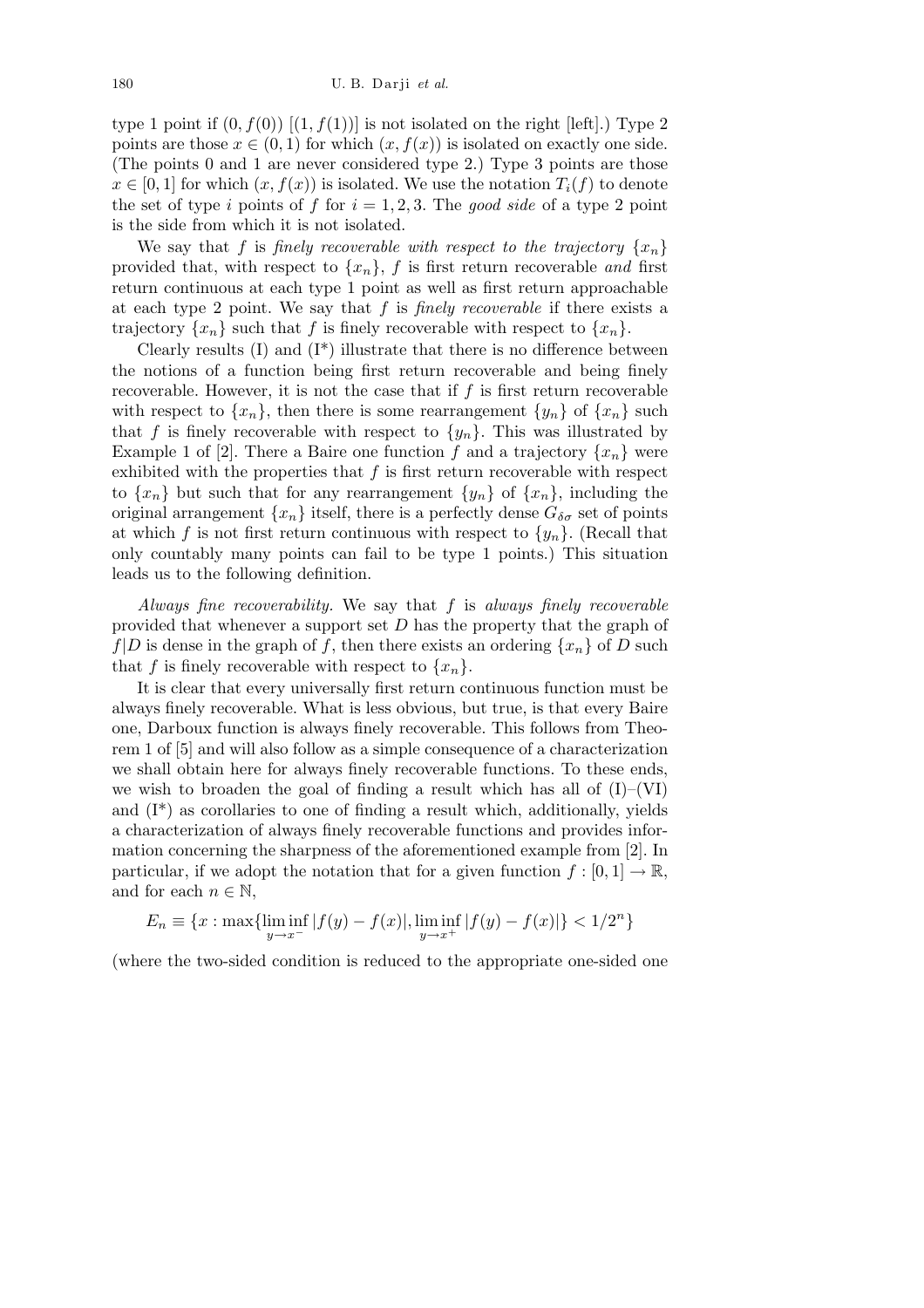at the endpoints 0 and 1) and

$$
F_n \equiv [0,1] \setminus E_n,
$$

then the characterization of always finely recoverable functions which we shall obtain is

(VII) A function  $f : [0, 1] \to \mathbb{R}$  is always finely recoverable if and only if  $F_n \cap T_2(f)$  is a scattered set for each *n*.

Once again, the "only if" direction is the more difficult to establish, and here again, we shall obtain that direction as a consequence of Theorem 1.

**3. Main result and consequences.** Due to the wide range of propositions that we intend to glean as immediate consequences of our main result, its statement has taken on a rather technical and perhaps imposing appearance. Thus, we feel it best to first give the statement and see that several clean and crisp observations follow from it in this section; then in the final section we shall present its proof.

THEOREM 1. Suppose  $f : [0,1] \rightarrow \mathbb{R}$  is a Baire one function,  $D =$  ${d_n}_{n=1}^{\infty}$  *is a support set such that the graph of*  $f|D$  *is dense in the graph of*  $f$ ,  $\{A_n\}$  *is a decreasing sequence of*  $F_{\sigma}$  *sets*, and  $\{B_n\}$  *is an increasing sequence of*  $F_{\sigma}$  *sets such that for each n*,

- $A_n \subseteq E_n \cup D$ ,
- $d_n \in A_n \cup B_n$ ,
- $A_n \cap B_n = \emptyset$ , *and*
- *• for all n we have*  $A_{n+1}$  *∪*  $B_{n+1}$   $\subseteq$   $A_n$  *∪*  $B_n$   $\subseteq$  [0*,* 1]*.*

*Then there is an ordering of D with respect to which f is first return continuous at every point of*  $T_1(f) \cap (\bigcap_{n=1}^{\infty} T_n(f))$  $\sum_{n=1}^{\infty} A_n$ ), *and first return approachable at every point of*  $(\bigcup_{n=1}^{\infty}$  $\sum_{n=1}^{\infty} B_n$ )  $\setminus T_3(f)$ .

We note four corollaries from which the "only if" parts of all of  $(I^*)$  and (I)–(VII) clearly follow:

COROLLARY 1. If  $f : [0,1] \to \mathbb{R}$  is a Baire one function and D is any *support set with f|D dense in f* , *then there is an ordering of D with respect to which f is first return approachable at each point of*  $[0,1] \setminus T_3(f)$ .

P r o o f. For each *n* let  $A_n = \emptyset$  and  $B_n = [0, 1]$ . Then apply the theorem.

COROLLARY 2. If  $f : [0, 1] \rightarrow \mathbb{R}$  is a Baire one function and D is a *support set such that*  $T_2(f) \subseteq D$  *and*  $f|D$  *is dense in*  $f$ *, then there is an ordering of D with respect to which f is finely recoverable.*

P r o o f. Let  $\{p_n\}$  be an ordering of  $T_2(f)$ . For each *n* let  $B_n = \{p_1, \ldots, p_n\}$ and  $A_n = [0,1] \setminus B_n$ . Then apply the theorem.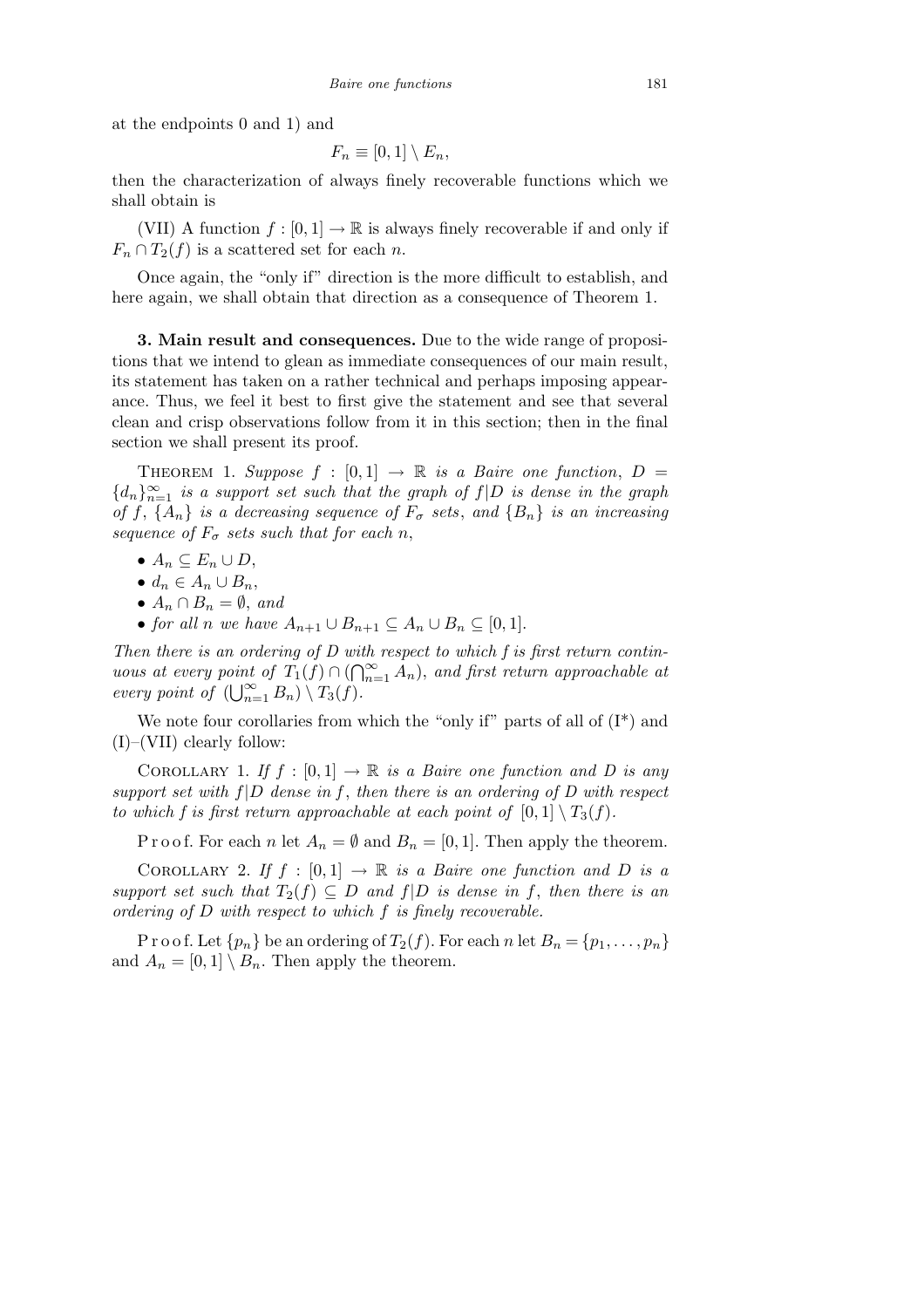COROLLARY 3. If  $f : [0,1] \to \mathbb{R}$  is a Baire one function for which each  $F_n \cap T_2(f)$  *is scattered and D is a support set such that*  $f|D$  *is dense in*  $f$ , *then there is an ordering of D with respect to which f is finely recoverable.*

P r o o f. For each *n* let  $B_n = F_n \cap T_2(f)$  and  $A_n = [0,1] \setminus B_n$ . Since each  $F_n \cap T_2(f)$  is scattered, it is both an  $F_\sigma$  and a  $G_\delta$ . Hence  $A_n$  and  $B_n$  are both  $F_{\sigma}$  sets. Now apply the theorem.

COROLLARY 4. If  $f : [0, 1] \to \mathbb{R}$  is a Baire one, Darboux function and D *is any support set with f|D dense in f*, *then there is an ordering of D with respect to which f is first return continuous.*

P r o o f. This is a corollary to Corollary 3.

Since the "if" direction of characterization (VII) has not appeared in print, we shall give it here in the following proposition. In the process we shall point out yet another characterization of always finely recoverable functions, one which again was motivated by Example 1 from [2].

PROPOSITION 1. Let  $f : [0, 1] \rightarrow \mathbb{R}$  be a Baire one function. The following *are equivalent*:

(1) *f is always finely recoverable.*

(2) *There is a support set*  $D \subset T_1(f) \cup T_3(f)$  *and an ordering of D with respect to which f is finely recoverable.*

(3) *Each*  $F_n \cap T_2(f)$  *is a scattered set.* 

P r o o f. That (1) implies (2) is immediate since  $f|(T_1(f) \cup T_3(f))$  is dense in the graph of *f*. That (3) implies (1) follows from Corollary 3. We now show (2) implies (3). Suppose that *D* is a support set and  $\{x_i\}$  is an ordering of *D* which witnesses statement (2). To obtain a contradiction, assume that there is an *n* for which  $F_n \cap T_2(f)$  is not scattered. Let  $L(f) [R(f)]$  denote the collection of  $x \in T_2(f)$  for which  $(x, f(x))$  is isolated on the left [right] on the graph of *f*. One of the sets  $L(f) \cap F_n$ ,  $R(f) \cap F_n$  must fail to be scattered. Without loss of generality we shall suppose that  $R(f) \cap F_n$  is not scattered. Let *S* be a subset of  $R(f) \cap F_n$  which is dense in itself. Since *f* is Baire one, we may find a perfect subset *C* of the closure of *S* for which  $S \cap C$  is dense in *C* and such that for all  $x, y \in C$  we have  $|f(x) - f(y)| < 1/(3 \cdot 2^n)$ . List the elements of *S*  $\cap$  *C* in a sequence  $\{a_j\}$ . Since each  $a_j \in R(f) \cap F_n$ , there is a number  $b_j > a_j$  such that for all  $x \in (a_j, b_j), |f(x) - f(a_j)| > 2/(3 \cdot 2^n)$ . Note that *D* contains none of the  $a_j$ 's. For each  $x \in [0, 1)$ , let  $\mathcal{P}_x^r$  denote the right first return path to *x* based on  $\{x_i\}$ .

For each  $j \in \mathbb{N}$ , let  $\{i(j,k)\}_{k=1}^{\infty}$  be an increasing sequence of positive integers such that  $x_{i(j,k)} \in \mathcal{P}_{a_j}^r \cap (a_j, b_j)$ . Let  $c_{j,k}$  be the closest term of  $\{x_i :$  $i < i(j, k)$ } lying to the left of *a<sub>j</sub>*. Then for each  $x \in (c_{j,k}, x_{i(j,k)})$  we have  $x_{i(j,k)} \in \mathcal{P}_x^r$  and if  $x \in C \cap (c_{j,k}, x_{i(j,k)})$ , then  $|f(x_{i(j,k)}) - f(x)| > 1/(3 \cdot 2^n)$ .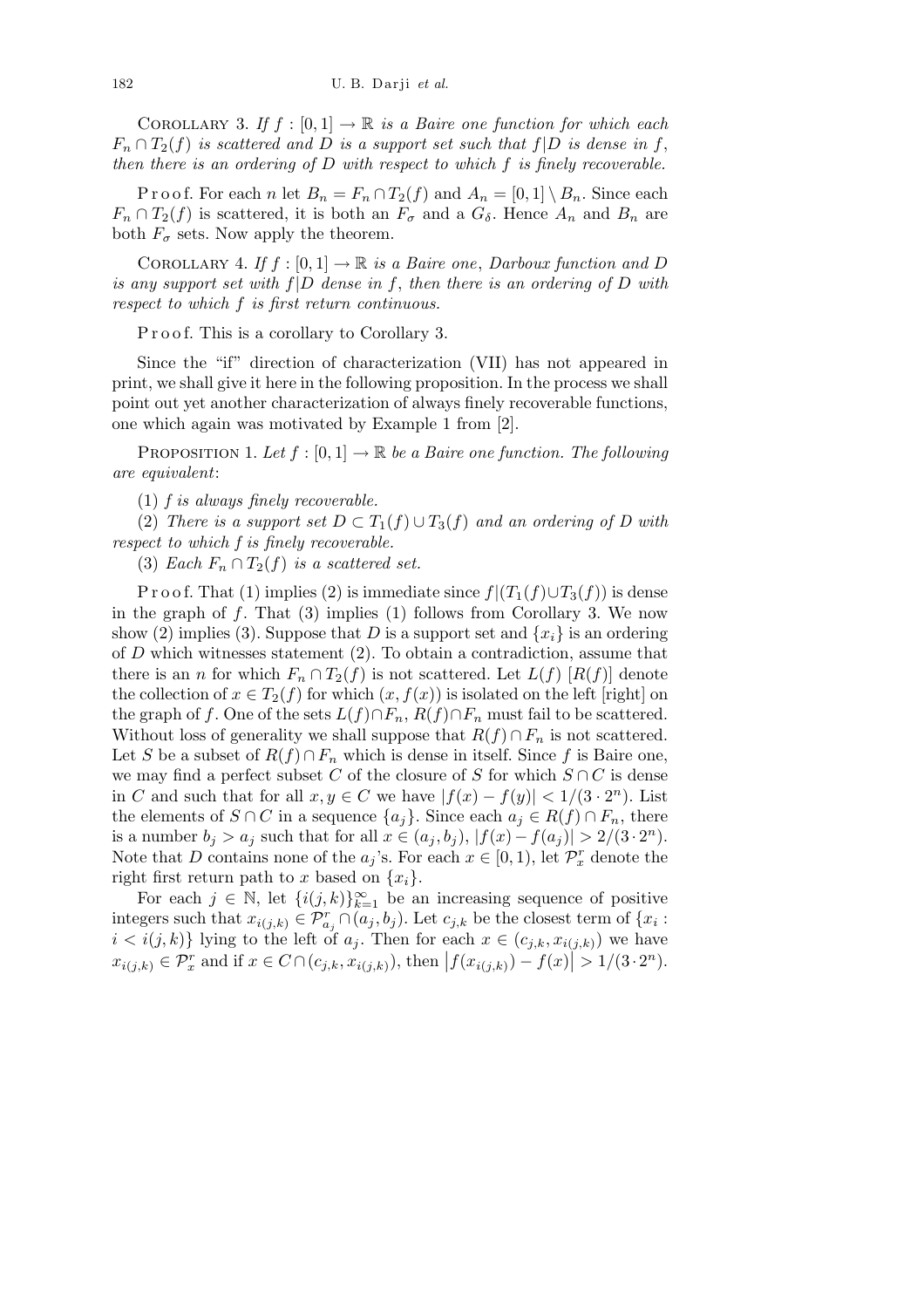Let

$$
U_k = \bigcup_{j=1}^{\infty} C \cap (c_{j,k}, x_{i(j,k)}) \text{ and } G = \bigcap_{k=1}^{\infty} U_k.
$$

Then at no point of the dense  $G_{\delta}$  subset, *G*, of *C* is *f* first return continuous with respect to the trajectory  $\{x_i\}$ . Since at most countably many points can fail to be type 1 points, this means that  $f$  is not finely recoverable with respect to  $\{x_i\}$ . This contradiction completes the proof.

The reader might be wondering whether (VII) and Proposition 1 can be simplified by replacing  $F_n \cap T_2(f)$  with  $F_n$ . The following example shows this is not so. Let *C* be the standard middle third Cantor set and let  $\{r_n\}$ and  $\{l_n\}$  be a listing of the set of all right and left endpoints, respectively, of intervals contiguous to *C*. Let  $C_n = C \cap \{x : x > r_n\}$  and  $D_n = C \cap \{x : x \geq r_n\}$  $x \geq l_n$ . Define  $f : [0, 1] \to \mathbb{R}$  by

$$
f = \begin{cases} 3 & \text{on } [0,1] \setminus C, \\ \sum_{n=1}^{\infty} \frac{1}{2^n} (\chi_{C_n} + \chi_{D_n}) & \text{on } C. \end{cases}
$$

Then *f* is finely recoverable since  $T_2(f) = \emptyset$ . However,  $F_1 = \{r_n, l_n : n \in \mathbb{N}\}\$ is not scattered.

**4. Proof of main result.** Having observed that Theorem 1 does, indeed, immediately yield the consequences we promised in the first two sections, we now conclude with its proof.

*Proof of Theorem 1.* Note that at any point of  $C(f)$ , the set of points of continuity of *f*, *f* will be first return continuous with respect to every trajectory. Furthermore, since f is Baire one,  $C(f)$  is a dense  $G_{\delta}$  subset of [0*,* 1]. Thus, in light of what we are attempting to prove, there is no loss of generality in replacing each set  $A_n$  by  $A_n \setminus (C(f) \setminus D)$  and each  $B_n$  by  $B_n \setminus (C(f) \setminus D)$ , with the result that each  $A_n$  and  $B_n$  now has the additional property of being zero-dimensional.

We use  $\nu, \sigma, \tau$  etc. to denote elements of  $\mathbb{N}^{\leq \mathbb{N}}$ . We shall use  $|\nu|$  to denote the length of  $\nu$ . The *k*th term of  $\nu$  is denoted by  $\nu(k)$ , and if  $\nu$  has length at least *n*, then the truncated sequence  $\{\nu(1), \ldots, \nu(n)\}\$ is denoted by  $\nu|_n$ . If  $\tau = \nu|_n$  for some *n*, then we say that  $\nu$  extends  $\tau$ , or  $\nu$  is an extension of  $\tau$ .

Using standard facts from Kuratowski [8], we can obtain a collection  ${M_{\nu}: \nu \in \mathbb{N}^{\leq \mathbb{N}}\}$  of closed sets such that

(1) For each  $n \in \mathbb{N}$ , S  $|v|=n$   $M_{\nu}=A_n\cup B_n.$ 

(2)  $M_{\nu}$  intersects only one of  $A_{|\nu|}$  and  $B_{|\nu|}$ .

(3) If  $\nu$  and  $\tau$  are such that neither is an extension of the other, then  $M_{\nu} \cap M_{\tau} = \emptyset.$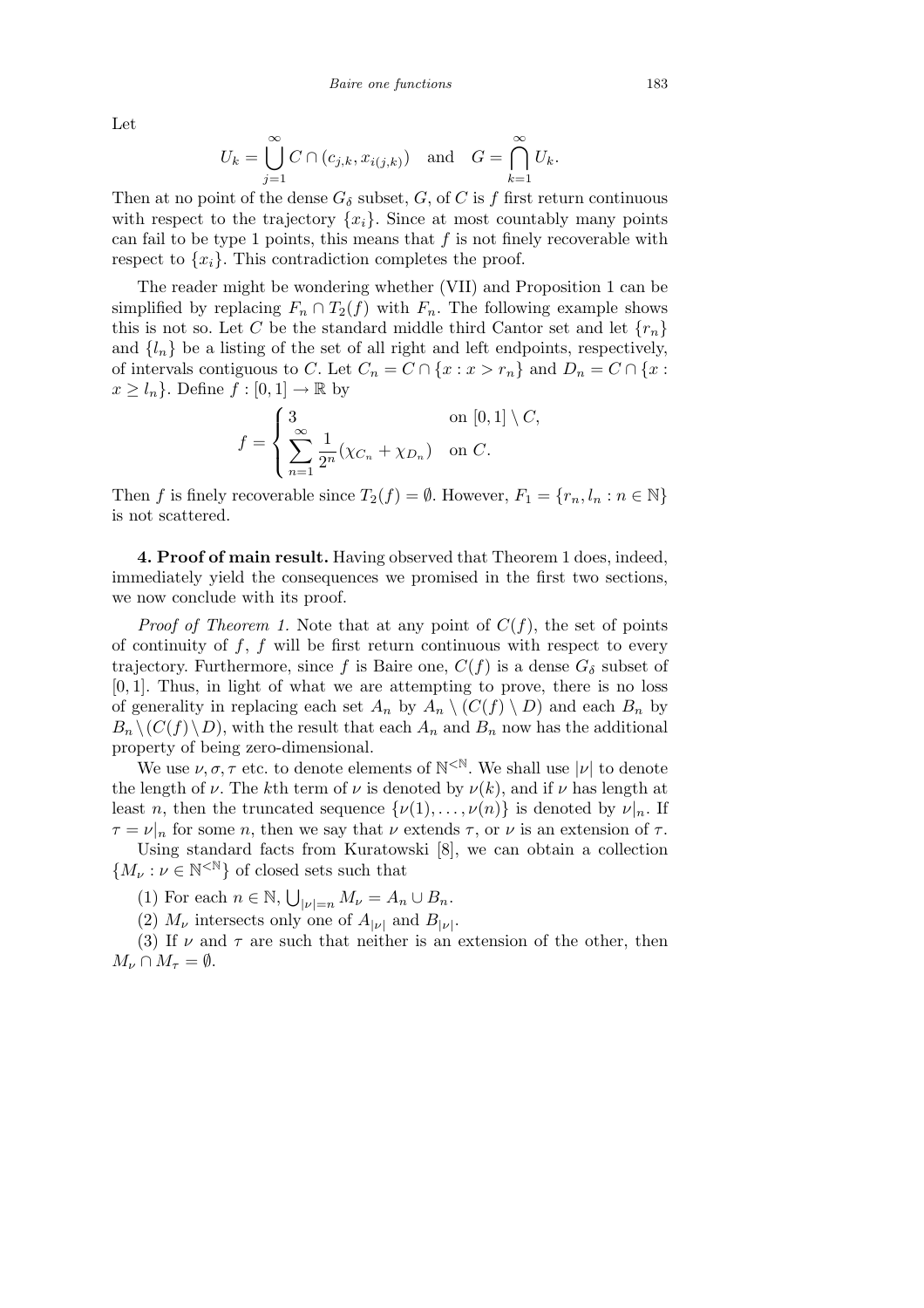(4) If  $\tau$  is an extension of  $\nu$ , then  $M_{\tau} \subseteq M_{\nu}$ .

(5) If  $|\nu| = n$ , then  $\operatorname{osc}(f, M_{\nu}) < 1/2^n$ , where  $\operatorname{osc}(f, M_{\nu})$  denotes the oscillation of  $f$  on  $M_{\nu}$ .

(6) For each  $n \in \mathbb{N}$  the singleton  $\{d_n\}$  is in  $\{M_\nu : |\nu| = n\}$ .

To see how this can be accomplished, consider the following. Fix an *n*. Since  $A_n$  and  $B_n$  are zero-dimensional  $F_\sigma$  sets and f is of Baire class one, we can express each as a countable union of disjoint closed sets on each of which the oscillation of *f* is less than  $1/2^n$ , say  $A_n = \bigcup_j A_{n,j}$  and  $B_n = \bigcup_j B_{n,j}$  with  $\operatorname{osc}(f, A_{n,j}) < 1/2^n$  and  $\operatorname{osc}(f, B_{n,j}) < 1/2^{n'}$ . Next we relabel the countable collection  $\{A_{n,j}, B_{n,j} : j \in \mathbb{N}\}\$ as  $\{C_{n,k} : k \in \mathbb{N}\}\$ and refine it, if necessary, so that the singleton  $\{d_n\}$  is in  $\{C_{n,k}: k \in \mathbb{N}\}$ . Then for each  $\nu \in \mathbb{N}^{\leq \mathbb{N}}$  we set

$$
M_{\nu} = C_{1,\nu(1)} \cap C_{2,\nu(2)} \cap \ldots \cap C_{n,\nu(n)},
$$

where  $n = |\nu|$ . It readily follows that  $\{M_{\nu} : \nu \in \mathbb{N}^{\leq N}\}\$  satisfies conditions  $(1)–(6)$ .

For each  $k \in \mathbb{N}$  and  $1 \leq l \leq k$ , let

 $\mathcal{G}_l^k = \{M_\nu : |\nu| = l \text{ and each term of } \nu \text{ is at most } k\}$  and  $\mathcal{G}^k =$ [ *k l*=1  $\mathcal{G}_l^k$  .

Furthermore, set

$$
A = \bigcap_{n=1}^{\infty} A_n \quad \text{and} \quad B = \bigcup_{n=1}^{\infty} B_n.
$$

Let  $\{\mathcal{P}_k\}_{k=1}^{\infty}$  be a sequence of partitions of  $[0,1]$  such that for each *k*,

(a)  $\mathcal{P}_k = \{0 = p_0^k, p_1^k, \dots, p_{j_k}^k = 1\},\$ 

- (b) no point of  $\mathcal{P}_k$ , except possibly 0 and 1, belongs to  $A_1 \cup B$ ,
- (c)  $\mathcal{P}_{k+1}$  strictly refines  $\mathcal{P}_k$ ,

(d) for each  $1 \leq l \leq k+1$ , each partition interval of  $\mathcal{P}_k$  intersects at most one element of  $\mathcal{G}_l^{k+1}$ .

Inductively by stages we shall select the required ordering of *D* which will serve as our trajectory. At the *k*th stage we will select a non-negative integer  $m_k$  and utilize  $\mathcal{P}_k$  to assist us in selecting points  $\{x_l\}_{l=m_{k-1}+1}^{m_k}$  from *D*. At the end of the *k*<sup>th</sup> stage we want  ${x_l}_{l=0}^{m_k}$ , the ordering of trajectory selected through this stage, to satisfy the following conditions:

(i) If  $x \in M_{\tau} \cap T_1(f) \cap A_{|\tau|} \cap [p_i^k, p_{i+1}^k]$  for some  $M_{\tau} \in \mathcal{G}^k$  and  $s \neq x$  is a point of  ${x_l}_{l=0}^{m_k}$  nearest to *x* from the left or nearest to *x* from the right, then  $s \in [p_i^k, p_{i+1}^k]$ .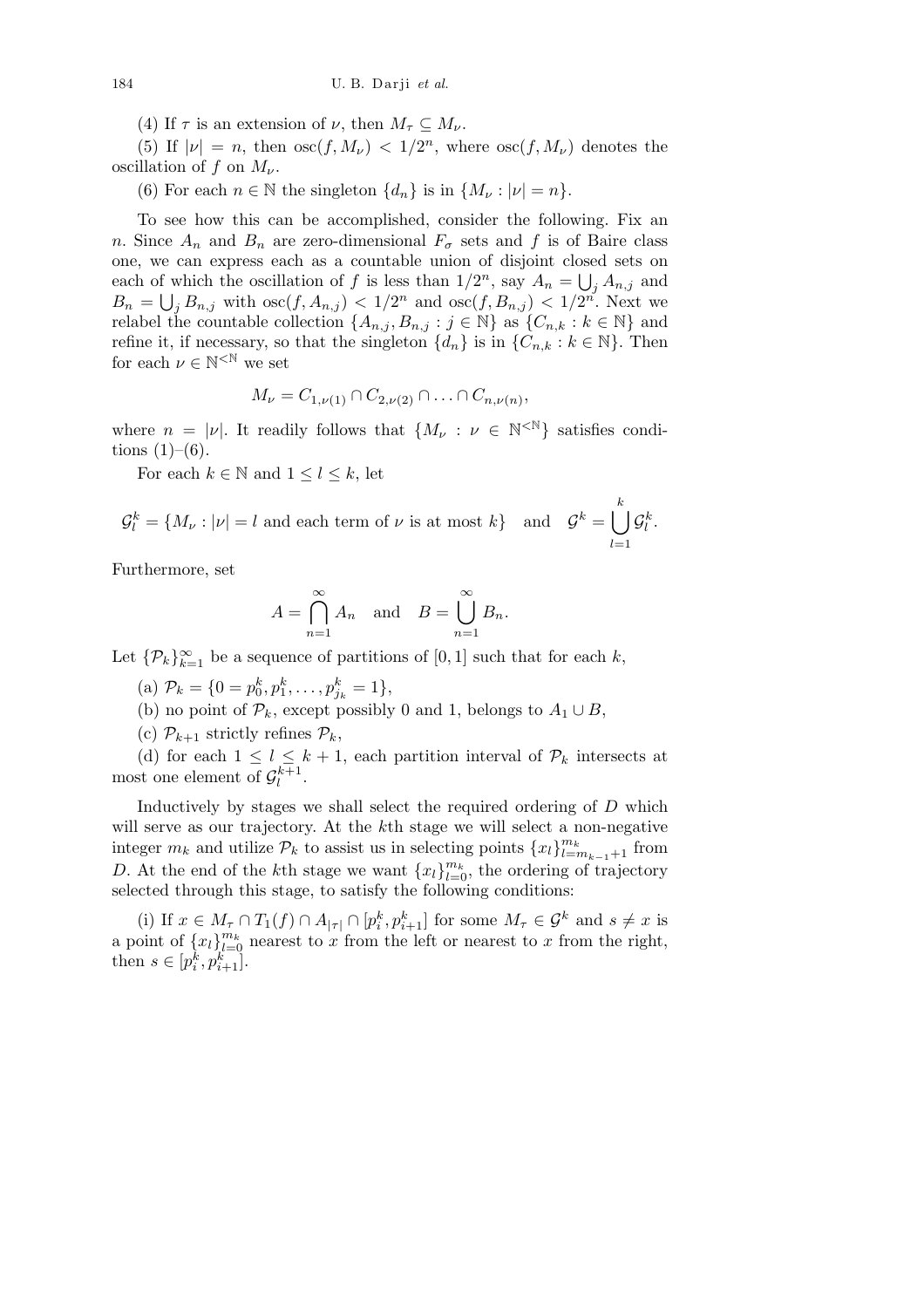(ii) If  $x \in (M_{\tau} \cap B_{|\tau|} \cap [p_i^k, p_{i+1}^k]) \setminus T_3(f)$  for some  $M_{\tau} \in \mathcal{G}^k$  and  $s \neq x$  is a point of  $\{x_l\}_{l=0}^{m_k}$  nearest to x, then  $B_{|s-x|}(x) \subseteq [p_i^k, p_{i+1}^k]$ .

(iii) If  $x \in M_\tau \cap T_1(f) \cap A_{|\tau|}$  for some  $M_\tau \in \mathcal{G}^{k-1}$  and  $x_l$  is in the first return path to *x* with  $m_{k-1} < l \le m_k$ , then  $|f(x_l) - f(x)| < 2/2^{|\tau|}$ .

(iv) If  $x \in (M_\tau \cap B_{|\tau|}) \setminus T_3(f)$  for some  $M_\tau \in \mathcal{G}^{k-1}$  and  $x_l$  is in the first return approach to *x* with  $m_{k-1} < l \leq m_k$ , then  $|f(x_l) - f(x)| < 2/2^{|\tau|}$ .

The construction at the first stage is analogous to the construction at a general stage so we proceed with the general case. Assume that the *k*th stage has been completed, that the points  $x_0, x_1, \ldots, x_{m_k}$  in *D* have been selected, and that conditions  $(i)$ – $(iv)$  are satisfied at this stage. We move to stage  $k + 1$ . Let  $D^{k+1} = D \setminus \{x_0, x_1, \ldots, x_{m_k}\}$ . We now describe how to select the points to be added to the trajectory at this stage and then we shall explain how to order these newly selected points.

Fix any partition interval  $[p_i^{k+1}, p_{i+1}^{k+1}]$  of  $\mathcal{P}_{k+1}$  which intersects the union of those  $M_{\nu}$ 's belonging to  $\mathcal{G}^{k+1}$ . First, by using property (d) of  $\mathcal{P}_k$  and condition (3) note that if both  $M_{\nu}$  and  $M_{\tau}$  in  $\mathcal{G}^{k+1}$  intersect this interval, then either *ν* is an extension of  $\tau$  or  $\tau$  is an extension of *ν*. Let  $M_{\nu_{\tau}^{k+1}}$  be the unique element of  $\mathcal{G}^{k+1}$  having the longest  $\nu_i^{k+1}$  such that  $M_{\nu_i^{k+1}}$  intersects this interval. Note that  $|\nu_i^{k+1}| \leq k+1$ . Set

$$
H_i^{k+1} = \{ \min(M_\sigma \cap [p_i^{k+1}, p_{i+1}^{k+1}]), \max(M_\sigma \cap [p_i^{k+1}, p_{i+1}^{k+1}]): \nu_i^{k+1} \text{ extends } \sigma \}.
$$

Next, choose  $\varepsilon_i^{k+1} > 0$  so small that no two points of  $H_i^{k+1} \cup \{p_i^{k+1}, p_{i+1}^{k+1}\}\$ are within  $2\varepsilon_i^{k+1}$  of one another, and so small that for each  $1 \leq l \leq k+2$ no two sets in  $\mathcal{G}_l^{k+2}$  are within  $2\varepsilon_i^{k+1}$  of one another. (We are assuming that *ε*'s at previous stages satisfy analogous appropriate separation conditions.) Now, let

$$
\begin{aligned} & w_i^{k+1}(l,-1) = \ \min([p_i^{k+1},p_{i+1}^{k+1}] \cap M_{\nu_i^{k+1}|l}), \\ & w_i^{k+1}(l,+1) = \ \max([p_i^{k+1},p_{i+1}^{k+1}] \cap M_{\nu_i^{k+1}|l}) \quad \text{ for } 1 \leq l \leq |\nu_i^{k+1}|. \end{aligned}
$$

Choose  $S_i^{k+1}(l)$  according to the following scheme for  $1 \leq l \leq |\nu_i^{k+1}|$ .

First, we consider the case where  $M_{\nu_i^{k+1}|l} \subseteq A_l$ .

• Suppose that  $w_i^{k+1}(l, -1) \in E_l$ . We may pick a point  $u \in D^{k+1}$  such that  $u \in (w_i^{k+1}(l,-1) - \varepsilon_i^{k+1}, w_i^{k+1}(l,-1))$  and  $|f(u) - f(w_i^{k+1}(l,-1))|$  $2^{-l}$ . We put this point in  $S_i^{k+1}(l)$ . Similarly, if  $w_i^{k+1}(l, +1) \in E_l$  we pick a point  $v \in D^{k+1}$  such that  $v \in (w_i^{k+1}(l, +1), w_i^{k+1}(l, +1) + \varepsilon_i^{k+1})$  and  $|f(v) - f(w_i^{k+1}(l, +1))| < 2^{-l}$  and we put this point in  $S_i^{k+1}(l)$ . In addition, if either  $w_i^{k+1}(l,-1)$  or  $w_i^{k+1}(l,+1)$  is in *D*, we put it in  $S_i^{k+1}(l)$  as well.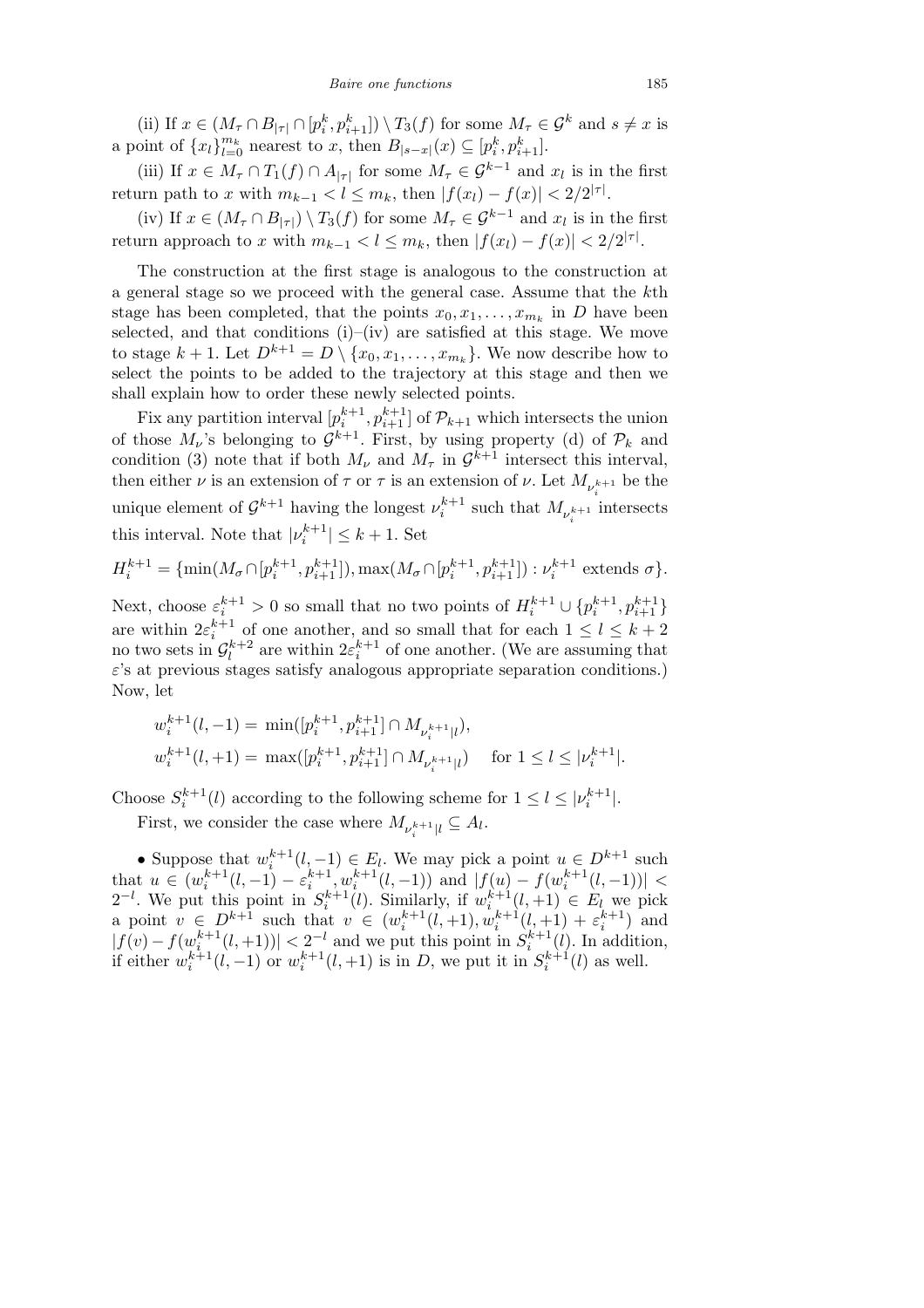• If one of  $w_i^{k+1}(l, -1)$  or  $w_i^{k+1}(l, +1)$  is not in  $E_l$ , then it has to be in *D* by hypothesis. In this case, we simply put it in  $S_i^{k+1}(l)$ .

Now we consider the case where  $M_{\nu_i^{k+1}|l} \subseteq B_l$ .

• If  $z = w_i^{k+1}(l, -1)$  or  $z = w_{i}^{k+1}(l, +1)$  is in  $T_1(f) \cup T_2(f)$ , then we pick a point  $u \neq z$  in  $D^{k+1}$  within  $\varepsilon_i^{k+1}$  of  $z$  such that  $|f(u) - f(z)| < 2^{-(k+1)}$ and put this point in  $S_i^{k+1}(l)$ . In addition, if  $z \in D$ , we put it in  $S_i^{k+1}(l)$  as well.

• If either  $w_i^{k+1}(l, -1)$  or  $w_i^{k+1}(l, +1)$  does not belongs to  $T_1(f) \cup T_2(f)$ , then it has to be in *D* and we simply put it in  $S_i^{k+1}(l)$ .

We also want the sets  $S_i^{k+1}(l)$  to be chosen carefully enough so that the following additional property is satisfied as well:

$$
[\min S_i^{k+1}(l_1), \max S_i^{k+1}(l_1)] \subseteq [\min S_i^{k+1}(l_2), \max S_i^{k+1}(l_2)]
$$

for  $l_2 \le l_1 \le |\nu_i^{k+1}|$ . Finally, we set  $S_i^{k+1}(l) = \emptyset$  for  $|\nu_i^{k+1}| < l \le k+1$ .

Now repeat this process for each interval of the partition  $\mathcal{P}_{k+1}$  which intersects the union of those  $M_{\nu}$ 's belonging to  $\mathcal{G}^{k+1}$ . If a partition interval misses the union of those  $M_{\nu}$ 's belonging to  $\mathcal{G}^{k+1}$ , we do not select any points from that interval at this stage, i.e., we set all the corresponding  $S^{k+1}$  sets equal to  $\emptyset$ . Let  $B_l^{k+1} =$  $\frac{51}{1}$  $i \overline{S_i^{k+1}(l)}$  for  $1 \leq l \leq k+1$ . We observe that the  $B_l^{k+1}$ 's are not necessarily disjoint.

Now we are ready to explain in what order these new points will be added to the trajectory as  $x_l$ 's, beginning with  $x_{m_k+1}$ . First, append those from  $B_k^{k+1}$  which have not already been labeled, ordering them from left to right. Next, append those from  $B_{k-1}^{k+1}$  which have not already been labeled, ordering them from left to right, and continue this for  $B_{k-2}^{k+1}, B_{k-3}^{k+1}, \ldots, B_1^{k+1}$ in that order. Finally, append those from  $B_{k+1}^{k+1}$  which have not been labeled from left to right, labeling the last as  $x_{m_{k+1}}$ .

Now we must show that conditions  $(i)$ – $(iv)$  are satisfied at the end of stage  $k + 1$ . It is easy to check that conditions (i) and (ii) hold from the method of construction at stage  $k + 1$ .

To show that condition (iii) holds, let  $x \in M_{\tau} \cap A_{|\tau|} \cap T_1(f)$ , where  $M_{\tau} \in$  $G^k$ , and let  $t \in \{x_l\}_{l=m_k+1}^{m_{k+1}}$  belong to the first return path to *x*. Let *I* be the partition interval from  $\mathcal{P}_k$  which contains *x*, and let  $J = [p_i^{k+1}, p_{i+1}^{k+1}]$  be that partition interval in  $\mathcal{P}_{k+1}$  containing *x*. From (i) of the induction hypothesis at stage *k*, it follows that  $t \in I$ . Let *j* be such that  $t \in K = [p_j^{k+1}, p_{j+1}^{k+1}] \subseteq I$ . Hence  $t \in S_j^{k+1}(l_1)$  for some  $l_1$ . As  $x \in M_{\tau} \cap A_{|\tau|} \cap T_1(f)$ , we know that  $S_i^{k+1}(|\tau|) \neq \emptyset$ ,  $S_i^{k+1}(|\tau|) \subseteq J$ , and there is a point of  $S_i^{k+1}(|\tau|)$  to the right of *x* and to the left of *x*. From the method in which these sets *S* were chosen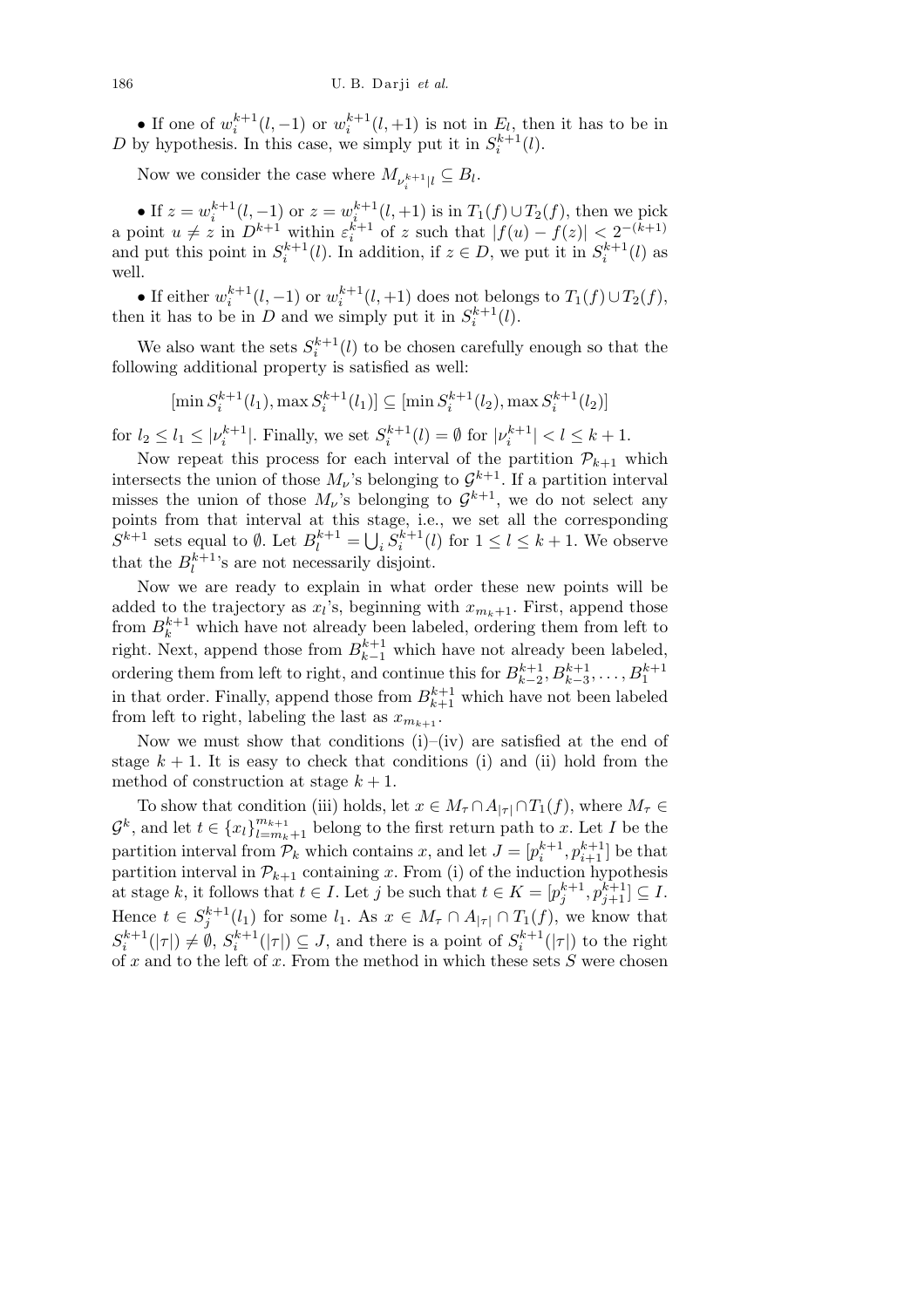and their points ordered, we see that  $|\tau| \leq l_1 < k+1$  if  $i \neq j$ . If  $i = j$ , then  $|\tau| \leq l_1 \leq k+1$ . In either case, from property (d) of the partitions  $\mathcal{P}_k$ and  $\mathcal{P}_{k+1}$  and properties (3) and (4), it follows that  $\nu_j^{k+1}$  is an extension of  $\tau$ . Also recall that  $|f(t) - f(z)| < 2^{-l_1} \leq 2^{-|\tau|}$  for at least one of the substitutions  $z = w_j^{k+1}(l_1, -1)$  or  $z = w_j^{k+1}(l_1, +1)$ . Since in either case we have  $z \in M_{\nu_j^{k+1}|l_1}, \nu_j^{k+1}$  is an extension of  $\tau$ , and  $l_1 \geq |\tau|$ , we conclude that  $z \in M_\tau$  as well.

Hence, we have

$$
|f(t)-f(x)|\leq |f(t)-f(z)|+|f(z)-f(x)|<\frac{1}{2^{|\tau|}}+\frac{1}{2^{|\tau|}}=\frac{2}{2^{|\tau|}},
$$

completing the proof that condition (iii) holds. The argument for condition (iv) is analogous to the one for condition (iii) and is left to the reader.

This completes the selection of the trajectory  $\{x_l\}$ . It is clear that the range of  $\{x_l\}_{l=0}^{\infty}$  is contained in *D*; to see that it is all of *D*, fix any  $d_n \in D$ . Let  $\nu \in \mathbb{N}^{\leq \mathbb{N}}$  be such that the singleton  $\{d_n\}$  equals  $M_{\nu}$  and  $|\nu| = n$ . Let  $j = \max\{\nu(1), \ldots, \nu(n), n\}$ . Then  $\ddot{d}_n \in \{x_l\}_{l=0}^{m_j}$ .

To see that *f* is first return continuous [approachable] at each *x ∈*  $A \cap T_1(f)$  [ $x \in B \setminus T_3(f)$ ], consider the following: Let  $\varepsilon > 0$  and let *n* and *ν* be such that  $2^{-n} < \varepsilon/2$  and  $x \in M_{\nu} \subseteq A_n$  [ $x \in M_{\nu} \subseteq B_n$ ]. Let  $N = \max\{v(1), \ldots, v(n), n\}$ . Then, by conditions (iii) and (iv), for all  $x_j$  in the first return path [approach] to *x* with  $j > m_N$  we have  $|f(x_i) - f(x)| \leq \varepsilon$ .

## **References**

- [1] U. B. Darji and M. J. Evans, *Recovering Baire one functions*, Mathematika 42 (1995), 43–48.
- [2] U. B. Darji, M. J. Evans, and P. D. Humke, *First return approachability*, J. Math. Anal. Appl. 199 (1996), 545–557.
- [3] U. B. Darji, M. J. Evans, and R. J. O'Malley, *First return path systems: differentiability, continuity, and orderings*, Acta Math. Hungar. 66 (1995), 83–103.
- [4] —, —, —, *A first return characterization of Baire one functions*, Real Anal. Exchange 19 (1993–94), 510–515.
- [5] —, —, —, *Universally first return continuous functions*, Proc. Amer. Math. Soc. 123 (1995), 2677–2685.
- [6] M. J. Evans and R. J. O'Malley, *Fine tuning the recoverability of Baire one functions*, Real Anal. Exchange 21 (1995-96), 165–174.
- [7] S. Kempisty, *Sur les fonctions quasicontinues*, Fund. Math. 19 (1932), 184–197.
- [8] K. Kuratowski, *Topology*, Vol. I, Academic Press, 1966.